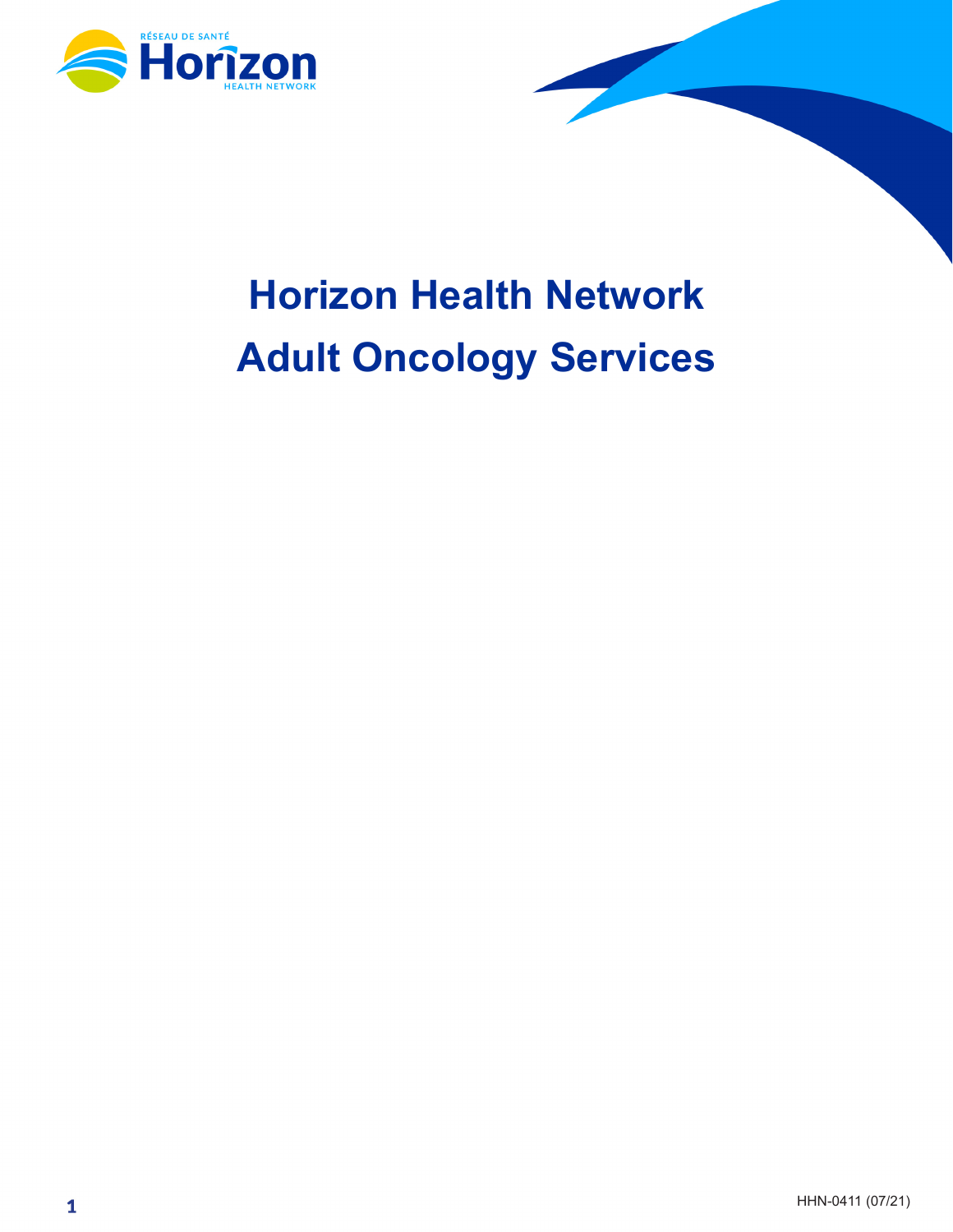## **Table of Contents**

| 1. Horizon Health Network Oncology Services                        | Page 3      |
|--------------------------------------------------------------------|-------------|
| 2. Your Appointments                                               | Page 3      |
| 3. Your Oncology Health Care Team                                  | Page 3      |
| 4. Cancer Treatment                                                | Page 5      |
| <b>5.</b> Clinical Trials and Research                             | Page 5      |
| <b>6.</b> Screening for Distress                                   | Page 5      |
| 7. Complementary Therapies                                         | Page 5      |
| 8. Common Treatment Related Tests                                  | Page 6      |
| 9. Oncology Clinics and In-Patient Units in Horizon Health Network | Page 7      |
| <b>10. Important Contact Numbers</b>                               | Page 7      |
| 11. Cancer Websites                                                | Pages 8 - 9 |
| 12. Notes                                                          | Page 10     |

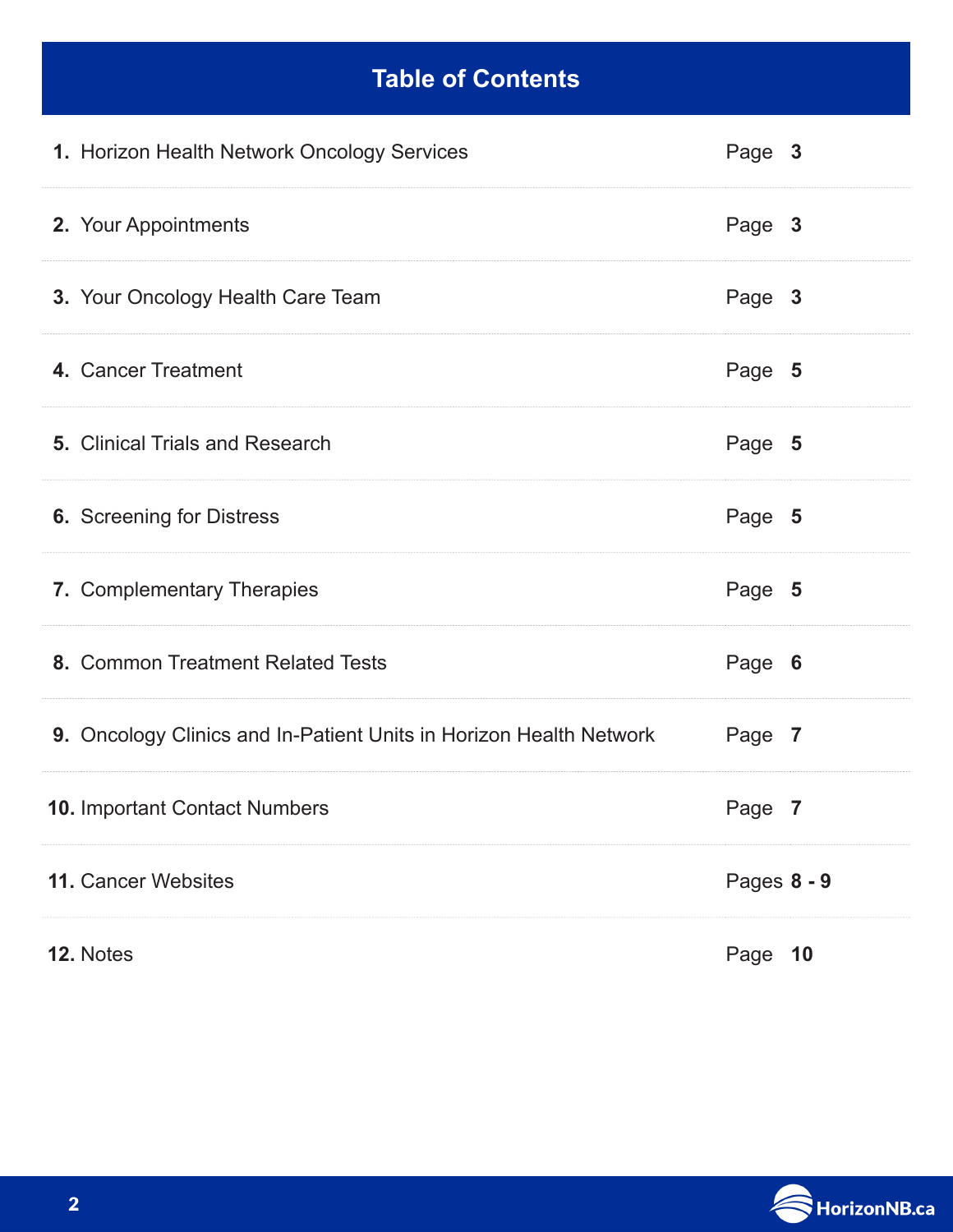#### **Horizon Health Network Oncology Services**

Your referring doctor (family doctor or surgeon) has asked the oncologist and other members of the Oncology health care team to see you. We understand that this is a stressful time for you and your family. The Oncology health care team is here to help you. The information in this booklet explains what you can expect during your visit.

Please ask questions and talk about your care with anyone on your Oncology health care team. We provide service in English and French.

Your privacy and confidentiality is very importance to us. We collect, use and disclose your personal health information as needed to the appropriate members of the health care team as per the *New Brunswick Personal Health Information Privacy and Access Act*. If you need information on the privacy act, we would be happy to provide it to you.

Often times, people are in close quarters in a clinic, and may overhear private conversations between a patient and their health care professional. We ask that you help us protect the privacy and confidentiality of other patients in the clinic by not sharing their personal health information.

#### **Your Appointments**

During the first visit with the oncologist, you will receive a lot of information. It is a good idea to have someone with you, as it helps to have someone else hear what is being said. You can ask questions if needed, and you may want to take notes.

Please bring the following items with you to your appointment:

- your Medicare card
- **• all your medications**
- pen and paper

**If you need to cancel or change an appointment** at the Oncology Clinic, please do so as soon as possible. Be sure to let the staff know if you are cancelling due to illness.

Appointments with your oncologist may be in person or by videoconference. Videoconferencing allows doctors to connect with patients instantly and easily using equipment that is located in health care facilities closer to your home. The oncologist can connect using teleconferencing equipment and TV monitors. The videoconferencing service is referred to as *Telehealth.* Telehealth services are expanding in New Brunswick, and are available in many areas throughout Horizon Health Network. Check with your oncologist to see if this may be an option for you.

#### **Your Oncology Health Care Team**

Cancer care involves you and your family, your medical doctor, and your oncology health care team. You will see many health care professionals, but your family doctor will remain your primary doctor and will continue to play a major role in your ongoing care. Your family doctor will receive information about how you are doing throughout your treatment.

Counselling and support services are available to you throughout your cancer journey. Each member of our team plays a special role in your care and may offer many of these services.

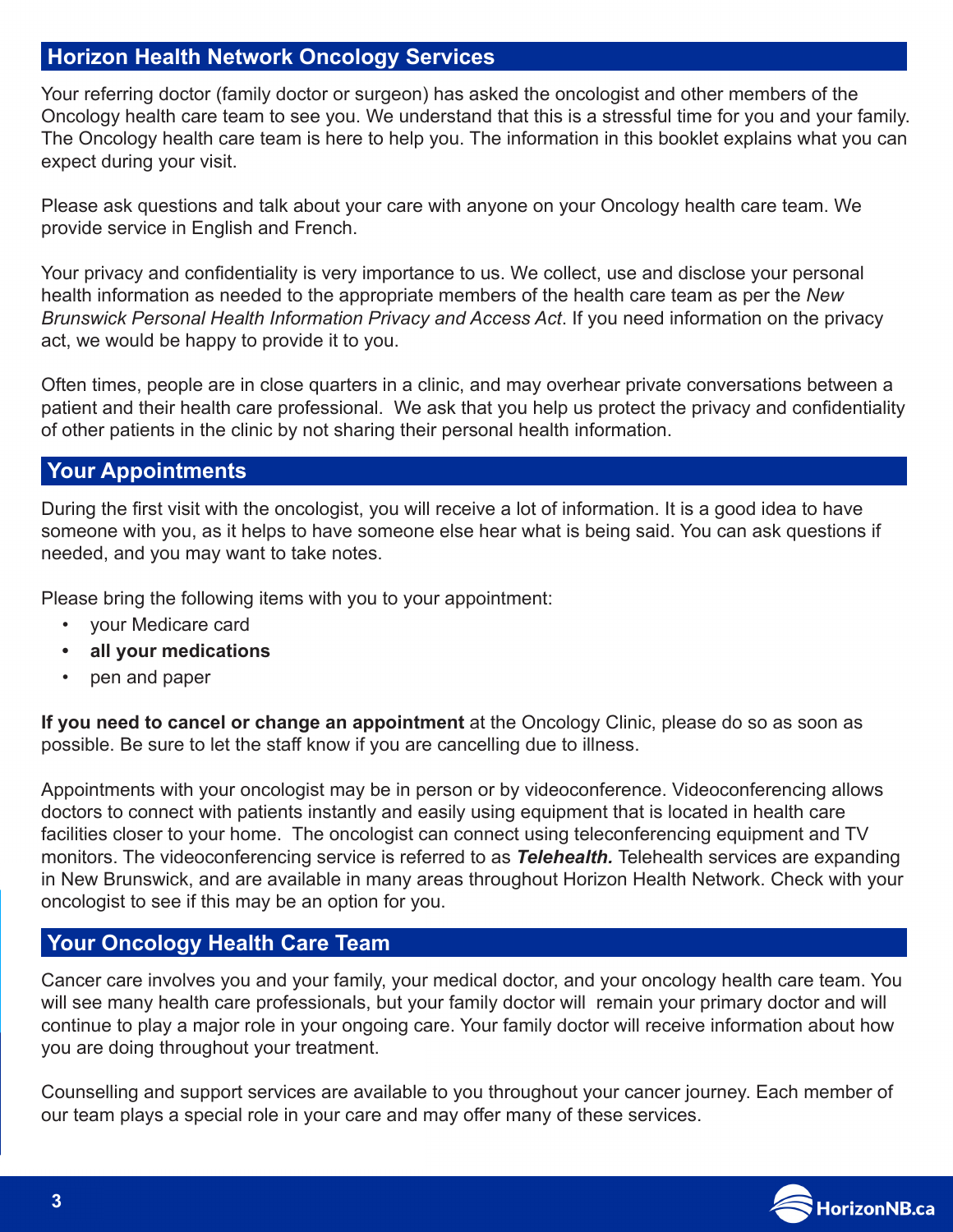#### **The Oncology health care team members are:**

**Managers, coordinators** are responsible for making sure necessary resources (people, technology, medications) are in place for the safe delivery of your care.

**Administrative support (clerks, receptionists, secretaries)** receive and process information required for your care, such as scheduling clinic appointments, booking tests, requesting records or information, taking personal information for registration.

**Doctors with specialty in cancer care** will manage your treatment plan during your cancer journey. They may be referred to as: **medical oncologists, hematologists, radiation oncologists, general practitioners in Oncology and hospitalists.**

**Nurses** support you through your cancer experience. They can answer your questions, give medicine, and offer emotional support. **Oncology nurses** have special training in caring for people with cancer. There are different roles for nurses in oncology. A few examples include chemotherapy nurses, nurse practitioners, clinical nurse specialists, and nurse navigators.

**Radiation therapists** are medical radiation technologists who have certification in Radiation Therapy. They are responsible for the planning, preparation and delivery of patients' daily radiation treatments.

**Social workers** offer counseling and emotional support. They can assist with practical issues, such as providing information regarding medication costs, give advice regarding income assistance, help at home, and places to stay if treatments are out of town. Some may offer different relaxation therapies and techniques depending on their training and expertise. You can refer to the Horizon financial services booklet for more information.

**Psychologists'** help people cope with their emotions during illness. They can help you explore your feelings and teach you ways to improve your quality of life during and after your treatment.

**Pharmacists** review prescriptions and chemotherapy orders. They can answer questions about your medications. **Pharmacy technicians** are specially trained to prepare your chemotherapy medications.

**Dietitians** help with your nutrition during treatment. They can offer advice on eating problems such as loss of appetite, sore mouth, nausea and taste changes. They can also offer suggestions to you and your family about healthy eating, special diets and supplements.

**Medication Access Specialist/Reimbursement Coordinator** looks after funding and medication coverage for certain cancer drugs. They work with your oncologist, the drug companies, and your insurance company in finding ways to assist you with the costs of your medications. In some areas, this may be part of the social worker's role.

**Volunteers** help in the Oncology Clinic with meals and snacks and provide comfort and support.

**Spiritual care providers** offer support in finding meaning and hope during each stage of your illness. They can help you tap into your own sources of inner strength and peace and manage symptoms of spiritual distress including fear, grief, guilt and resentment. The service is available to all people regardless of their belief system. Spiritual Care providers can also assist you in making contact with spiritual leaders from a particular tradition or in arranging rituals and sacraments.

**Extra-Mural Program i**s a home care program which includes various health care professionals. They work together as a team to deliver your care. A nurse is available 24 hours a day, seven days a week. These professionals work with other services in the community to provide the care you may need during your cancer experience.

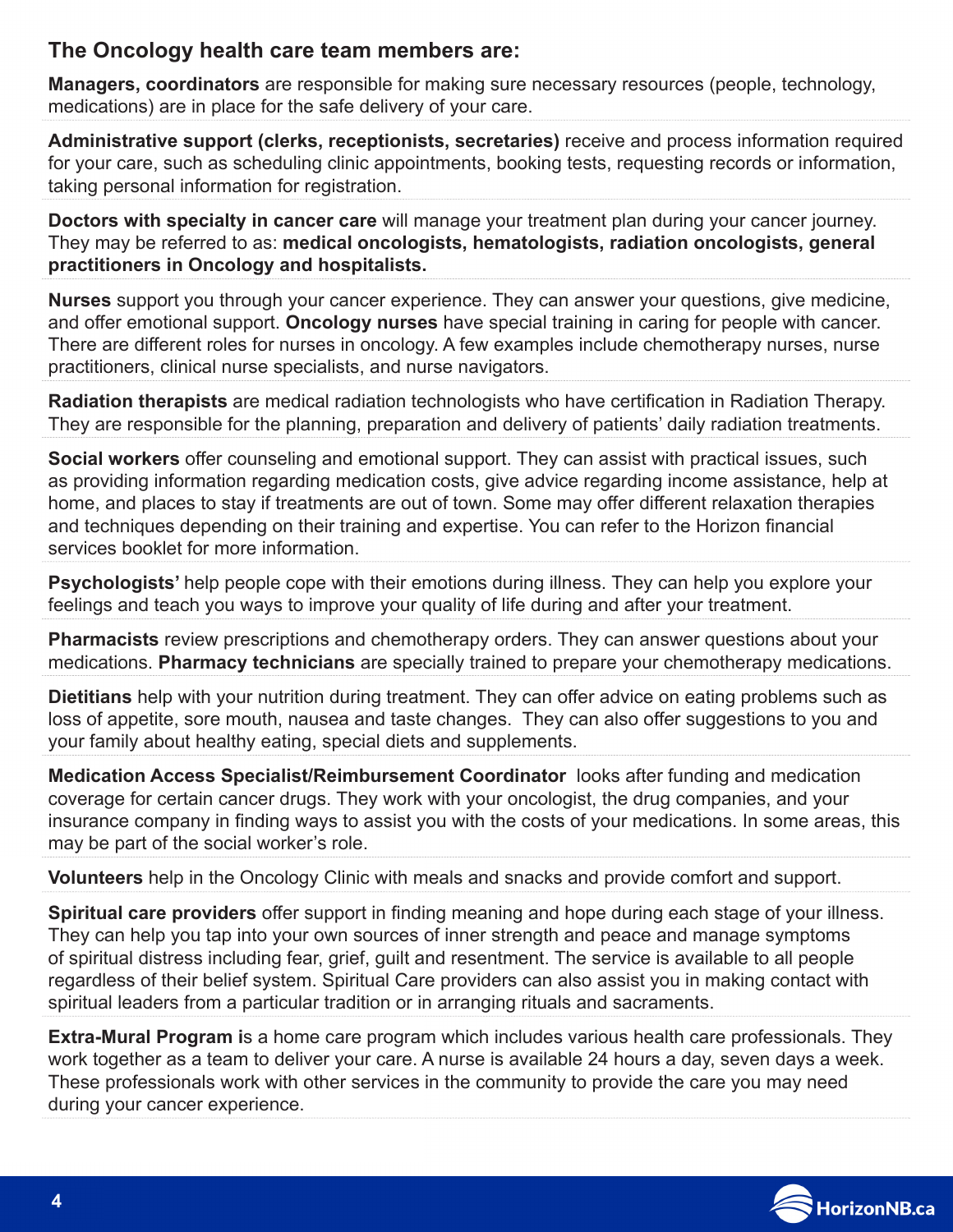**Health Centres** have nurses and physicians who can provide information**,** emotional support, guidance and counseling. Some health centres provide palliative care. They can be an essential part of your ongoing cancer care offering services such as blood collection.

**Palliative Care** is offered throughout Horizon Health Network. The Palliative Care team offers a variety of specialized services including symptom management. Some people requiring palliative care may be admitted to specialized palliative care beds, to their local hospital, or to the Extra-Mural Program.

There may be other health care professionals, such as physiotherapists, occupational therapists, involved in your care as needed. The oncology Health care team will guide you as to whom you should see for the appropriate referrals.

#### **Cancer Treatment**

There are different forms of cancer treatment. Some may be combined with each other or offered as a separate treatment.

Examples of treatment types include:

- Surgery/Chemotherapy/Hormone therapy
- Radiation Therapy

Once you meet with the oncologist, you will learn about your plan of care. If you need chemotherapy, your first treatment is usually booked within two weeks after seeing the oncologist. Chemotherapy is usually not started until at least 4-6 weeks after surgery. If you need a combination of both radiation and chemotherapy, the medical oncologist and/ or radiation oncologist will determine what the schedule will be.

Treatments may be given in different locations. Chemotherapy may be given in a regional Oncology Clinic or at a location closer to your home. Radiation Therapy is available at the Dr. Léon-Richard Oncology Centre (Moncton) or at the Saint John Regional Hospital (Saint John). Talk to your oncologist to see which location is best for you.

The Canadian Cancer Society provides great information about chemotherapy and other drug therapies as well as radiation therapy on their website. The same information is also available in booklet form. You can get a booklet from your Oncology health care team or by calling your local branch of the Canadian Cancer Society.

### **Clinical Trials and Research**

A clinical trial is a research study done to answer questions about new drugs, medical devices, or new ways of using known treatments. Important information is collected to determine if new drugs or treatments are safe and effective. Clinical trials help to improve treatment options for patients by providing access to current research options available to you. You may want to discuss this further with your oncologist to see if it may be an option for you.

The Canadian Cancer Society (CCS) also provides great information on their website. The same information is available in their booklet "Clinical Trials". You can get the booklet from your Oncology health care team or by calling your local branch of the Canadian Cancer Society.

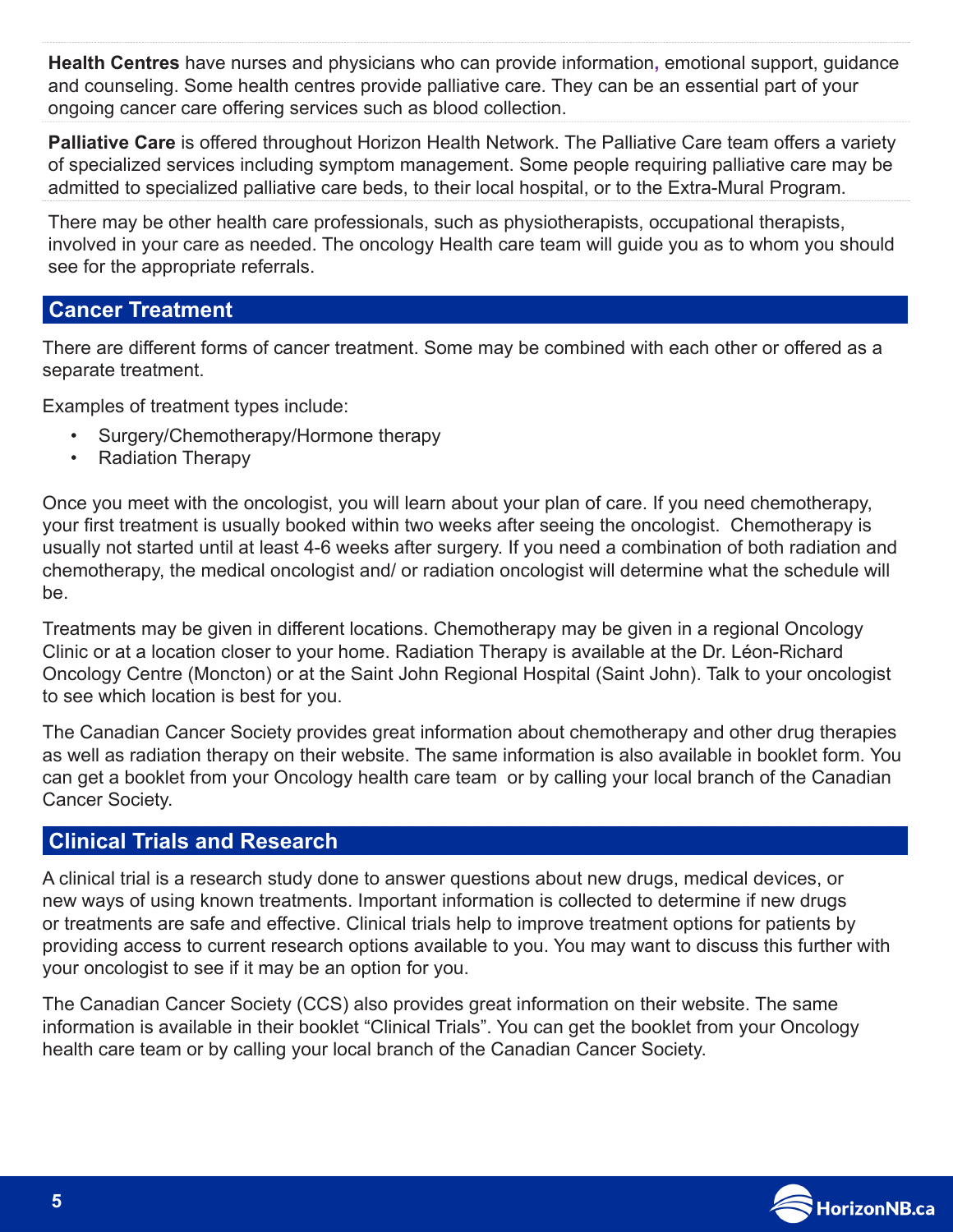#### **Screening for Distress**

Cancer can be a difficult and stressful illness. Many people experience distress during their cancer experience. This is because cancer affects more than just your body – it can affect many parts of your life such as your emotions, your work, your finances, and your relationship with your family and friends. Distress can be described in many ways. Some people describe stress as a general feeling of discomfort or upset.

To better understand how you are feeling and coping with your cancer, your health care team may ask you to complete a short screening for distress questionnaire, or ask you more questions about distress.

#### **Complementary Therapies**

Before, during, and after cancer treatment there are other therapies that can assist you with relaxation and pain management. Many patients dealing with cancer have benefited from massage therapy, acupuncture, aromatherapy, Tai Chi, Reiki, and other approaches. Before trying any other therapy, talk to your health care team about the benefits and risks. Together you can make the best decision for you.

You may find it helpful to read the "Complementary Therapies" booklet from the Canadian Cancer Society. You can get the booklet from your Oncology health care team or by calling your local branch of the Canadian Cancer Society**.**

#### **Common Treatment Related Tests**

There are different tests that you may have as part of your care. Some of the tests are used to help the doctor know if your treatment is working such as an X-ray. Other tests give information about whether you are able to receive your chemotherapy. The tests that you need depend on your type of cancer and your treatment. Your doctor will order what tests you need.

Blood Work – A small amount of blood is taken for examination. You will be told if you are not to eat or drink before your blood test.

 $X-Ray$  – looks at areas of the body by using a low dose of radiation to expose a film. There is no preparation. It only takes about 15 minutes to have an X-ray.

Ultrasound – uses sound waves to create a picture of muscles, tendons, tissue and organs. Sometimes you need a full bladder for this test. You will be instructed if you need to have a full bladder. It takes about 15 to 30 minutes to have an ultrasound.

CT or CAT scan – is a computerized reconstruction from multiple angles to produce a three-dimensional image of bones and soft tissues. You may or may not need to fast for a CT scan depending upon the area on your body which is being scanned. You may need to drink a small bottle of fluid the night before and prior to the test to help improve the picture for the doctor. It can take 10 to 30 minutes to have a CT scan.

MRI (Magnetic Resonance Imaging) – This test uses powerful magnets and radio waves to take a picture of tissues. Certain types of tumours are easier to see on MRI than on CT. It can take 30 to 60 minutes to complete an MRI. *All metal and magnetic objects must be removed before entering the MRI as the magnet is always on.*

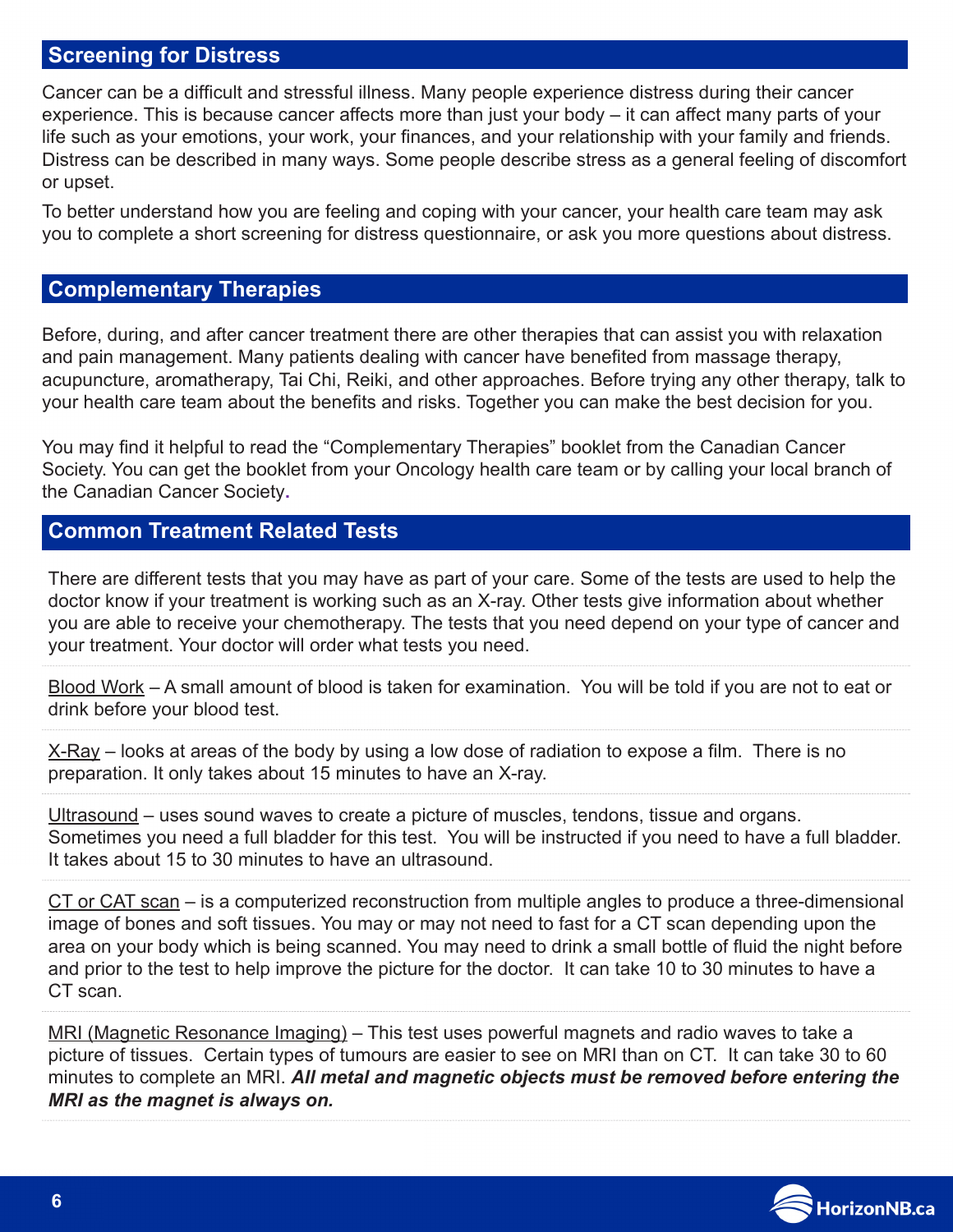PET (Positron Emission Scanning) – This test takes pictures of cells, even in small numbers. This test involves injecting radioactive fluoride into the bloodstream which is easily seen on the PET scan. You need to fast for several hours including the preparation time. You will be told exactly how long you need to fast. This test can take up to several hours to complete.

Bone scan – uses a radioisotope which is injected into the bloodstream that is absorbed mostly in the bones. About 2.5 hours after the injection, a special camera takes a picture of your bones. This procedure takes 30 minutes.

Bone Density scan – uses a low amount of radiation to measure your bone mineral density and predicts your chance of fracture. There is no preparation for a bone density scan. It takes 15 minutes for this procedure.

Mammogram – uses low doses of radiation to create pictures of the breast. There is no preparation for a mammogram. It takes about 15 minutes for a mammogram.

MUGA scan (Multi Gated Acquisition Scan) – uses radioisotopes which are injected into the bloodstream. This helps the doctor look at blood flow through your heart and how the lower chambers of your heart are working. About 1 hour after you have been given the injection pictures of your heart will be taken. It takes about 1 hour to take the pictures.

PFT's (Pulmonary Function Test) – This test measures the amount and speed of air moved in and out of your lungs. There is no preparation and it takes about 30 to 60 minutes to do PFTs.

Bone Marrow biopsy and aspirate – is performed by a doctor. The area is cleaned and then injected with some freezing. It is usually done in the pelvic or breast bone. The doctor will insert a biopsy needle and take a sample of the bone marrow. Pressure and a bandage are applied to the biopsy site. This procedure lasts approximately 10 to 15 minutes. You will have to lie on your back for 30 minutes afterwards to prevent bleeding.

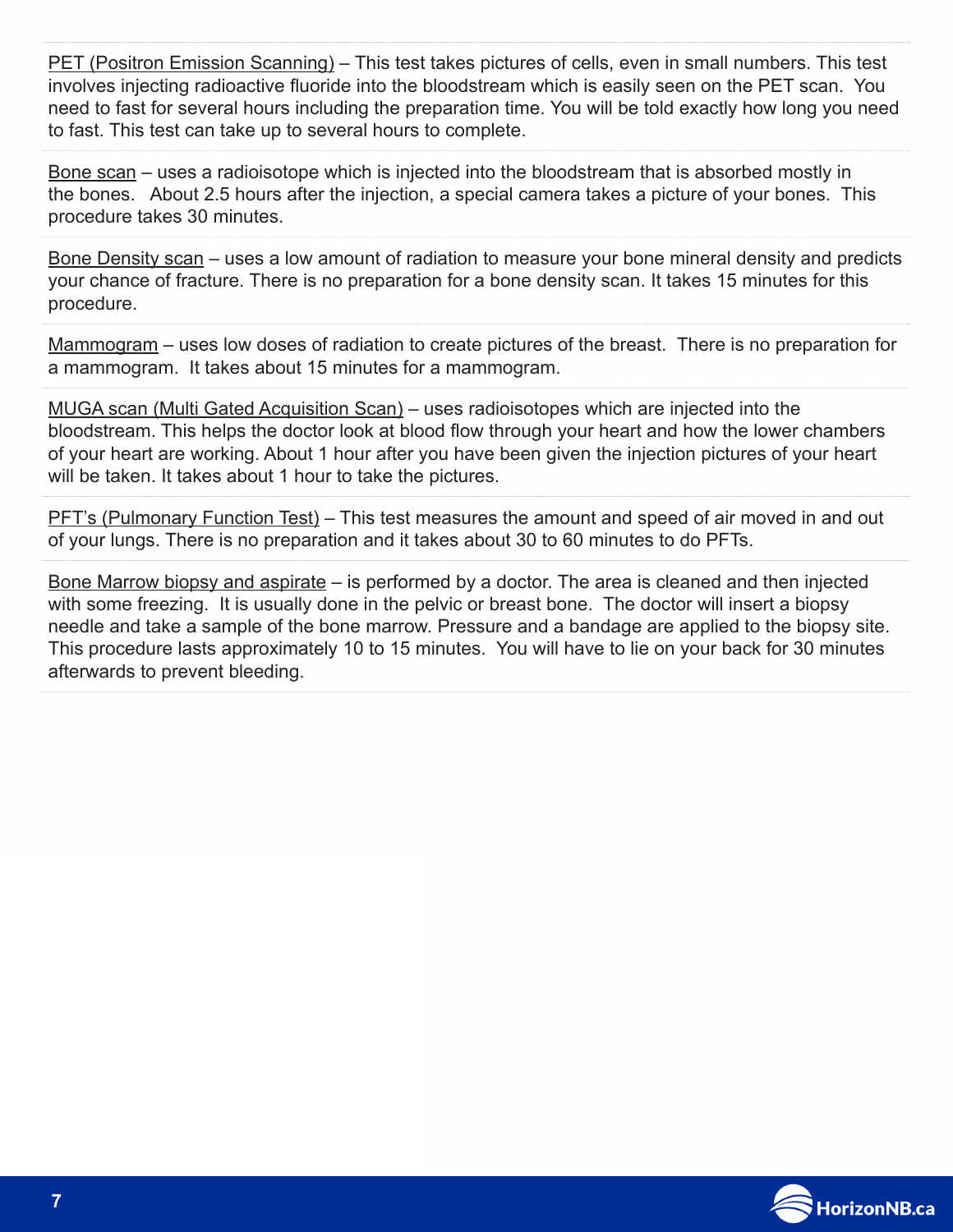| <b>Fredericton and Surrounding Area</b>                           |              |
|-------------------------------------------------------------------|--------------|
| Dr. Everett Chalmers Regional Hospital                            | 506-452-5400 |
| <b>Oncology Clinic</b>                                            | 506-452-5026 |
| <b>Upper River Valley Hospital</b>                                | 506-375-5900 |
| <b>Oncology Clinic</b>                                            | 506-375-2548 |
| Hotel Dieu of Saint Joseph                                        | 506-273-7100 |
| <b>Oncology Clinic</b>                                            | 506-273-7178 |
| <b>Saint John and Surrounding Area</b>                            |              |
| Saint John Regional Hospital                                      | 506-648-6000 |
| <b>Oncology Clinic</b>                                            | 506-648-7680 |
| <b>Radiation Therapy</b>                                          | 506-648-6887 |
| <b>Inpatient Oncology</b>                                         | 506-648-6208 |
| St. Joseph's Day Hospital                                         | 506-632-5788 |
| <b>Charlotte County Hospital</b>                                  | 506-465-4733 |
| - Oncology Outreach Clinic                                        |              |
| <b>Sussex Health Centre</b>                                       | 506-432-3110 |
| <b>Moncton and Surrounding Area</b>                               |              |
| The Moncton Hospital                                              | 506-857-5111 |
| <b>Oncology Clinic</b>                                            | 506-857-5267 |
| <b>Inpatient Oncology</b>                                         | 506-857-5201 |
| The Dr. Léon-Richard Oncology Centre<br>(Georges Dumont Hospital) |              |
| <b>Oncology Clinic</b>                                            | 506-862-4005 |
| <b>Radiation Therapy</b>                                          | 506-862-4025 |
| <b>Inpatient Oncology</b>                                         | 506-862-4305 |
| <b>Miramichi and Surrounding Area</b>                             |              |
| Miramichi Regional Hospital                                       | 506-623-3000 |
| <b>Oncology Clinic</b>                                            | 506-623-6164 |

| <b>Important Contact Numbers</b>         |                |  |
|------------------------------------------|----------------|--|
| <b>Canadian Cancer</b><br><b>Society</b> | 1-800-455-9090 |  |
| <b>Cancer Connection</b>                 | 1-800-263-6750 |  |
| <b>Smokers' Helpline</b>                 | 1-877-513-5333 |  |
| <b>Oncology Clinic</b>                   |                |  |
| ıther                                    |                |  |

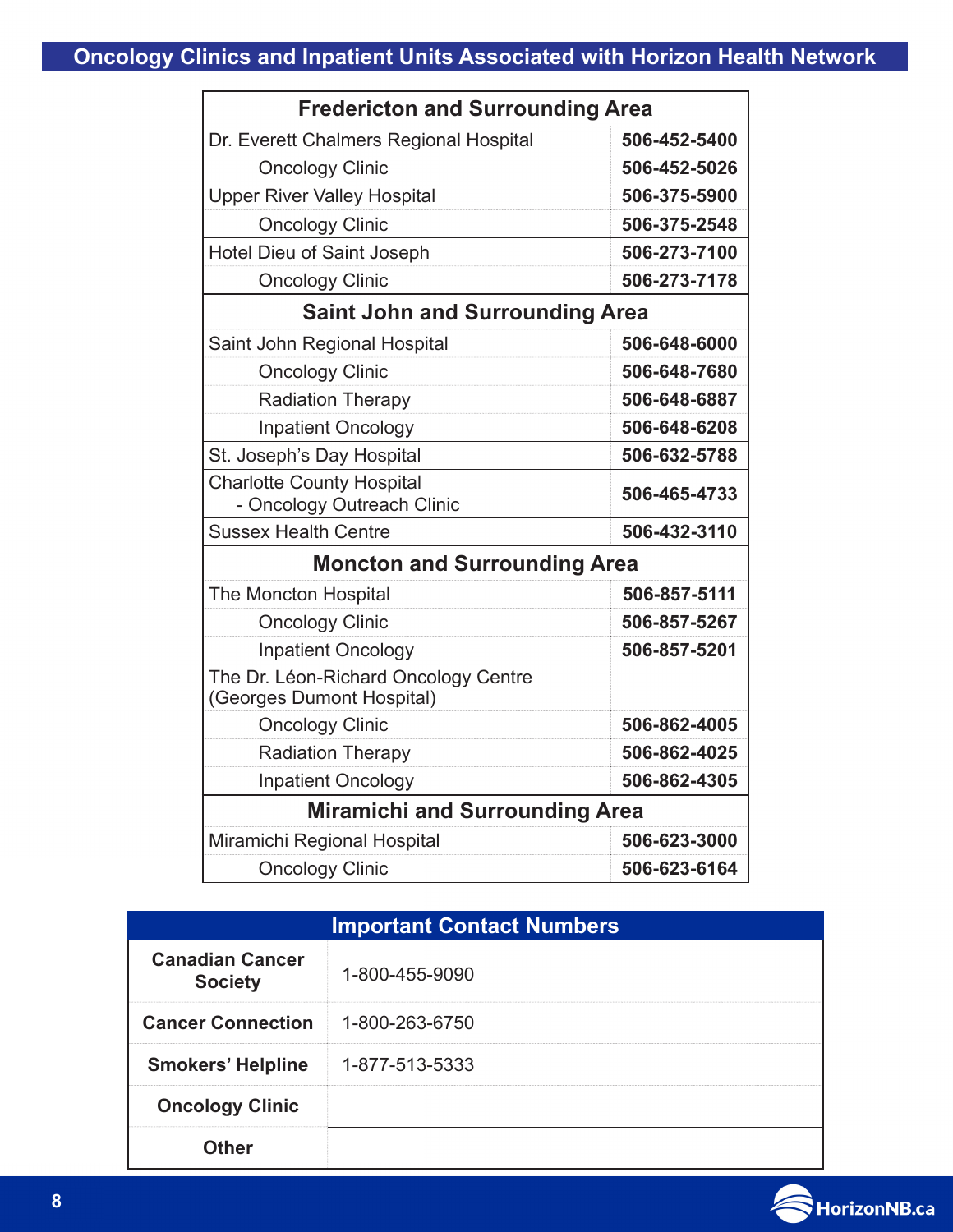#### **Cancer Web Sites for Patients, Families and Friends**

There are many web sites on the Internet. It can be confusing and sometimes complicated to find ones that relate to you and your disease. The following pages highlight a few easy-to-navigate sites that provide reliable and credible cancer-related information and support. They are divided alphabetically into bilingual and English/French only sites.

## *Bilingual Sites*

#### **Canadian Cancer Society (CCS) -** [www.cancer.ca](http://www.cancer.ca/)

This site provides information about different types of cancer. The many services offered by the Canadian Cancer Society are identified. There is information about prevention, signs and symptoms, treatment and cancer resources. Canadian cancer statistics and current cancer research are highlighted.

#### **Cancer Care Ontario (CCO) -** [www.cancercare.on.ca](http://www.cancercare.on.ca/)

The Cancer Care Ontario website offers cancer information for patients and families. It has information about different types of cancer, prevention, screening, diagnosis, cancer treatments, and statistics of various cancers, cancer drugs and palliative care. You can learn about the Ontario Cancer System, find cancer centres in Ontario, discover what is going on in cancer research, and explore the guidelines for managing cancer and its treatment side effects.

#### **Cancer View -** [www.cancerview.ca](http://www.cancerview.ca/)

The Cancer View website connects Canadians to quality cancer resources. It links to a variety of online patient resources, including a professionally-led online support for Canadians affected by cancer. The site links to the Canadian Cancer Society's (CCS) "Canadian Cancer Encyclopedia" which is a comprehensive database of cancer information, the CCS cancer glossary, and the CCS Cancer Information Service. There is a range of information about current Canadian clinical trials, screening and early diagnosis, and treatment. The site also has "The Truth of It" video series. The video series is an excellent way to learn about how others deal with cancer.

**Health Canada: Natural Health Products Directorate** - [www.hc-sc.gc.ca/ahc-asc/branch-dirgen/hpfb](http://www.hc-sc.gc.ca/ahc-asc/branch-dirgen/hpfb-dgpsa/nhpd-dpsn/index-eng.php)[dgpsa/nhpd-dpsn/index-eng.php](http://www.hc-sc.gc.ca/ahc-asc/branch-dirgen/hpfb-dgpsa/nhpd-dpsn/index-eng.php)

Information on Canadian natural health products regulations

#### **New Brunswick Cancer Network (NBCN) -** [www.gnb.ca/0051/cancer/index-e.asp](http://www.gnb.ca/0051/cancer/index-e.asp)

NBCN is a part of the New Brunswick Department of Health. Its focus is to create an evidence-based provincial strategy for all parts of cancer care, including prevention, screening, treatment, follow-up care, palliative care, education and research. Learn more about what NBCN is doing in New Brunswick by visiting their website.

## *English Sites*

#### **BC Cancer Agency -** [www.bccancer.bc.ca](http://www.bccancer.bc.ca/)

The BC Cancer Agency provides a wide range of cancer information for patients and families. It contains information on various types of cancer, prevention, cancer treatments, statistics of various cancers, medications and unconventional cancer therapies. One can navigate the site easily.

#### **CamLine -** w[ww.camline.ca](http://www.camline.ca/)

CamLine provides up-to-date, evidence-based reviews of natural health products and complementary and alternative therapies for health care professionals and patients.